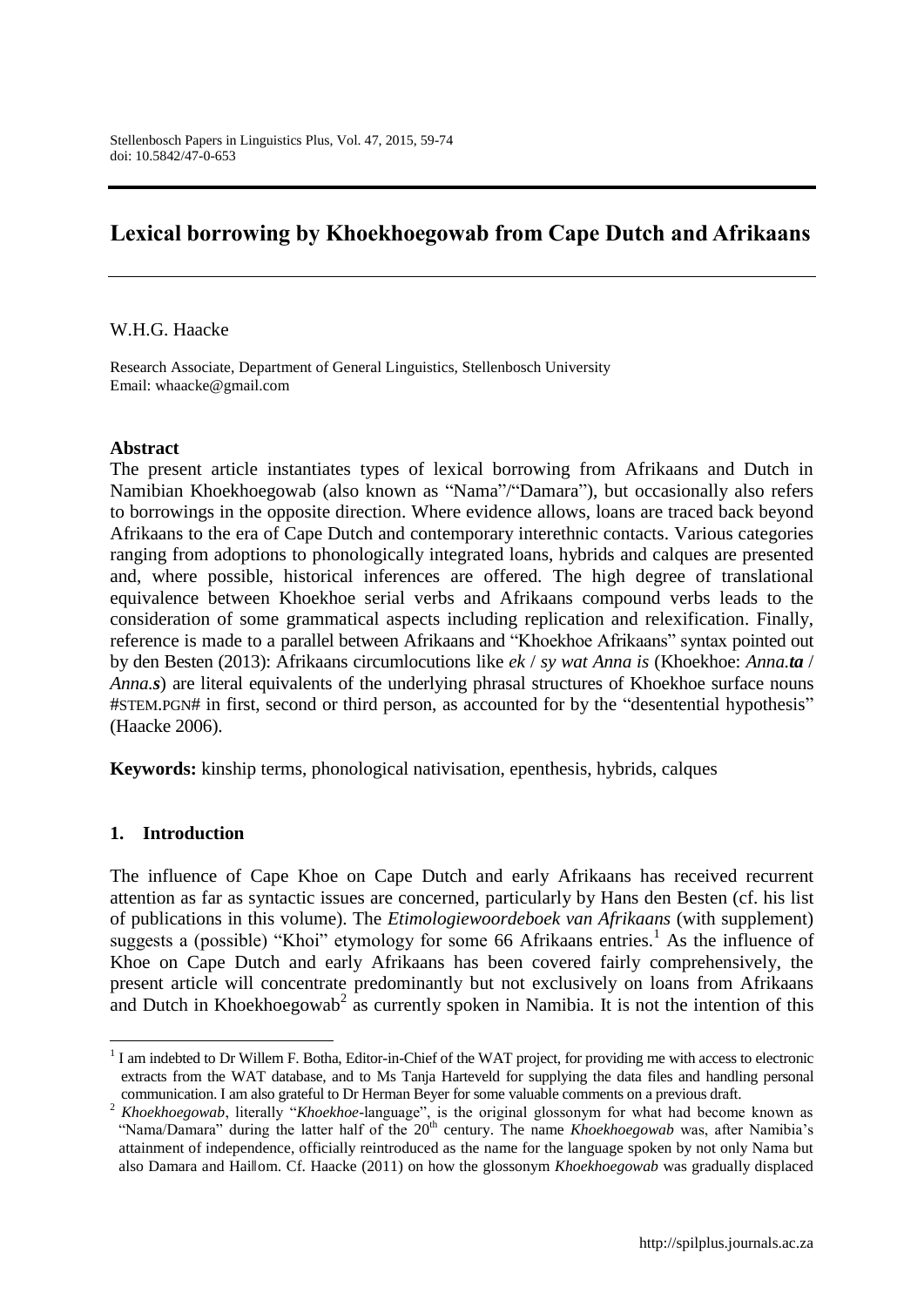article to contribute to the theoretical aspects of loan phenomena. Rather, the intention is to catalogue instantiation of mainly Dutch and Afrikaans interference with Khoe, and also some instances in the opposite direction. Any reference to Dutch here should be understood to be nonspecific concerning the degree of transition of original Dutch to Cape Dutch.

The data are selectively drawn from the dictionary of Haacke and Eiseb (2002), which marks some 330 Khoekhoe entries as loans from Afrikaans or Dutch. As this dictionary records  $20<sup>th</sup>$ century Khoekhoegowab as spoken in Namibia, there inevitably exists a disparity between the contemporary situation in this country, on the one hand, and the interaction of substrate Cape Khoe (and other Khoe<sup>3</sup> lects) and Cape Dutch in previous centuries in South Africa, on the other. Hence it is difficult in most instances to detect which loans date back to early language contact in the Cape and which to later contact between modern Afrikaans and Khoekhoe in Namibia. Certain early loans from Dutch can be detected, however, through the survival of suffixes like the Dutch plural -*en* in Khoekhoe words, as will be elaborated on in the following section.

Before types of loans are discussed, some brief information on certain aspects of Khoekhoe nativisation may be helpful. While phonological adaptation will be discussed further on, a word on gender assignment to Khoekhoe nouns is opportune, especially since most loanwords tend to be nouns, being names for items that came to be known through cultural contact. Khoekhoe assigns gender to nouns. It is indicated by means of postclitic Person-Gender-Number (PGN) markers that are attached to noun stems; in the third person singular:

| s for feminine                                                                                                 | e.g. $khoe + s$              | 'person' + $s =$ 'woman'                                |
|----------------------------------------------------------------------------------------------------------------|------------------------------|---------------------------------------------------------|
| b for masculine (after final vowels, or a<br>fully assimilated consonant $+i$ after stem-<br>final consonants) | e.g. khoe + $\boldsymbol{b}$ | 'person' + $b =$ 'man',<br>$xam + mi = 'male$ lion'     |
| $-i$ for neuter                                                                                                |                              | e.g. $khoe + -i$ 'person' + $-i$ = 'person,<br>someone' |

For inanimates, masculine gender is assigned to larger and elongated objects, while feminine gender is assigned to smaller, softer, roundish objects, e.g. *!ā.b* ("river") but *!ā.s* ("settlement, village, town"). For explicatory purposes, the PGN-markers will be separated from the noun stem by means of a full stop or  $+$  in this article.<sup>4</sup>

- ǀ dental click (as in English *tut-tut-tut*)
- $\mathcal{U}$  lateral click (as when driving a horse)
- ǃ alveolar click (a relatively hollow sound produced by arching the tongue backwards when releasing the click)
- palatal click (a relatively thin sound produced by pealing the tip of the tongue downwards when releasing the click).

by *Nama* through the work of missionaries in the 19<sup>th</sup> century. The spellings *Khoi* and *Khoikhoi* are obsolete and should be replaced by the linguistically correct spellings *Khoe* and *Khoekhoe*, respectively (pronounced as *o+e*, not as Afrikaans *oe*). The language will henceforth be referred to as *Khoekhoe*.

<sup>&</sup>lt;sup>3</sup> "Khoe" refers to the family which is referred to as "Central Khoesaan" in Greenberg's (1963) "Khoisan" phylum.

<sup>&</sup>lt;sup>4</sup> A few remarks may enhance the reading of the Khoekhoe words. Khoekhoe uses four primary click articulations, each with five click releases (not described here):

Khoekhoe distinguishes between oral and nasalised vowels. The latter are written with a circumflex, e.g. *â.* The orthography erroneously distinguishes between "short" and "long" oral vowels. "Long" oral vowels (which actually are juxtaposed identical vowels) are indicated by a macron above the vowel, e.g. *ā*. Khoekhoe makes no distinction between voiced and voiceless plosives; all are (moderately) voiceless. A distinction in spelling,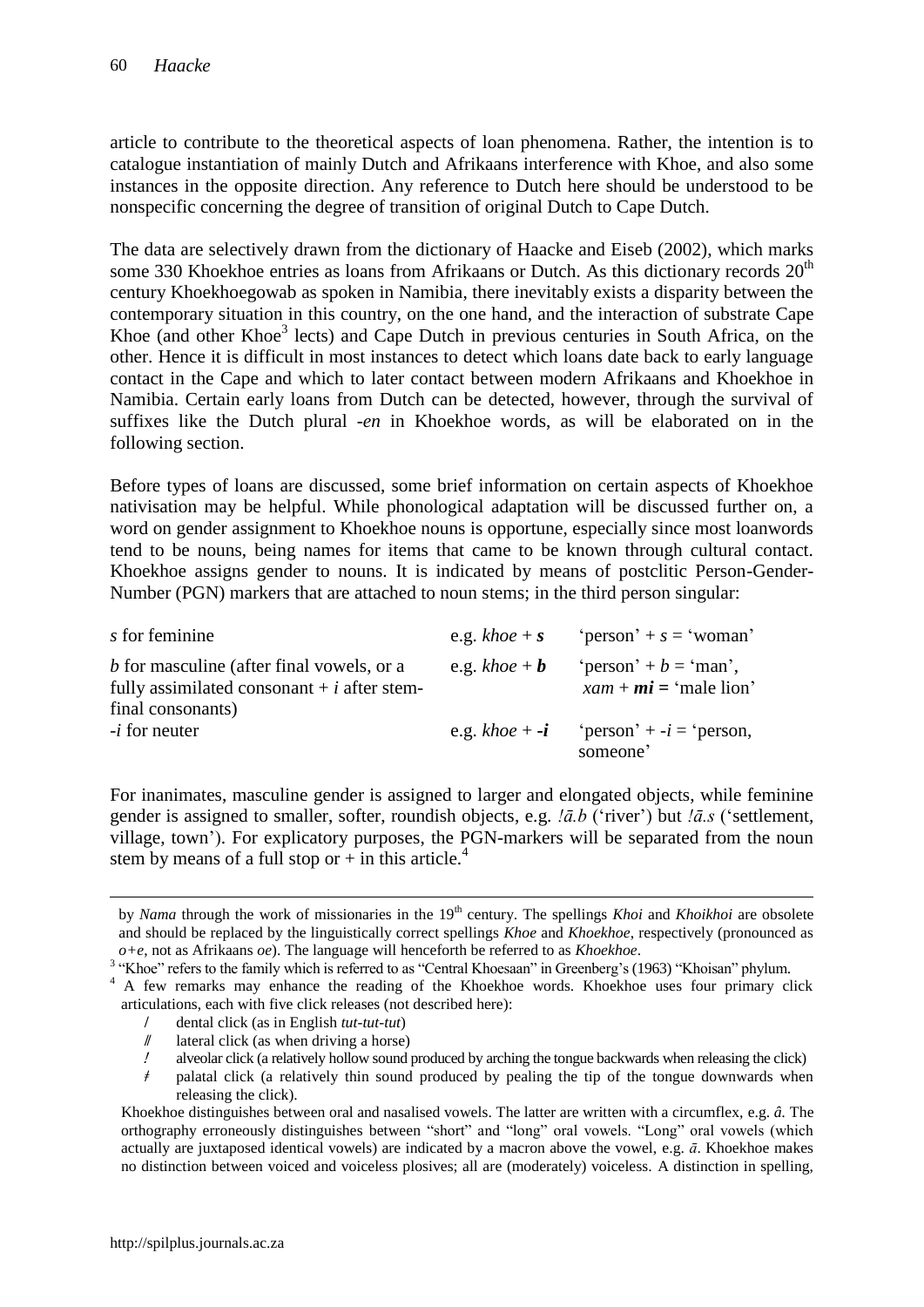### **2. Loans of Dutch origin**

 $\overline{a}$ 

While it is not always evident whether a word was borrowed by Khoekhoe during the early Cape Dutch period, or more recently from earlier or later versions of Afrikaans, certain loans are revealed as early loans by traces of Dutch suffixes, particularly the plural -*en*. Obvious instances are *purukhoe.b* ('trousers') and *rkhoe.s*/*horokhoe.s* ('skirt'). If these words were loans from (modern) Afrikaans, then they should have been \**puruk.i* and \**rōk.s/horok.s*, respectively. The additional, third syllable *khoe* can satisfactorily be accounted for by the Dutch plural -*en*, as in *broeken* ("trouser**s**") and *rokken* ("skirt**s**")*.* Borrowing was facilitated by the fact that the Khoekhoe third-person neuter-gender plural PGN-marker is -*n*. The similarity of the plural Khoekhoe loans to the Dutch sources is thus quite apparent: *broeken* > *purukhoe.n*; *rokken* > *horokhoe.n*/*rōkhoe.n.* 5 These two words thus bear testimony to early contacts and concomitant cultural adaptation with regard to clothing habits. Such clothing was, of course, also adopted by the Bantu peoples of Southern Africa, but – remarkably – in most languages the terms were adopted not directly from Dutch but from a Khoe language, as is evident from the labial approximant -*w*- in the Bantu loans: cf. Zulu/Xhosa *ibhulukhwe*; Sotho *borikhoe*; Tswana *borokgwe*; Yeyi *urukhwe*; Lozi/Kololo *bulukwe/bulikwe*; Herero *omburukweva*; <sup>6</sup> Ndonga (Wambo) *ombulukweya*, *ohulukweya*; Kwanyama (Wambo) *ombulukwewa*; Kwangali *mburuk*(*w***)***eva*; Manyo *mburukweva*; Mbukushu *maghurukwe.* The word for "skirt/dress" (*rok*) was not borrowed as widely as the term for "trousers", probably because indigenous words for skirt-like dresses were already available for semantic shift to accommodate the European-style dress. (But cf., *inter alia*, Xhosa *ilokhwe*, Herero *ohorokweva*, Ndonga *ohulukweya*, and Shona *rogwe*.)

As with the adoption of clicks, the circumstances that lead to the adoption of the word for "trousers" in certain Bantu languages (as far north as Yeyi in northern Botswana and the Eastern Caprivi, and also some Kavango languages) must not be due to direct contact with Cape Khoe, but to diffusion of the words from Kalahari Khoe languages; e.g. *brukhoe* in Naro (near Ghanzi) and *burukoe*/*hurukwe* in Khwe of the Western Caprivi. On the other hand, borrowings by languages within South Africa (like Sotho) may indeed be evidence of the wider distribution of (Cape) Khoe speakers in the  $17<sup>th</sup>$  century.

The fact that Lozi is spoken in Zambia and the Eastern Caprivi does not imply that adoption of the words took place as far north as Barotseland. Rather, the Makololo, a Sotho tribe, would have adopted the word before they emigrated from South Africa in the early 1830s as a result of the Difaqane raids by Shaka Zulu. Their departure is thus a *terminus ante quem*, indicating that the Dutch words for "trousers" and "skirt" must have been adopted by the Cape Khoe during the  $18<sup>th</sup>$  century at the latest.

however, is maintained to indicate lexically distinctive tone on the subsequent sonorants: *p*, *t* and *k* signify a higher tone melody and *b*, *d* and *g* a lower tone melody.

<sup>&</sup>lt;sup>5</sup> As will be elaborated on in section 5, Khoekhoe occasionally introduces epenthetic vowels into consonant clusters of borrowed words to maintain CV alternation.

 $6$  Note the close resemblance to the Khoekhoe words with the third-person masculine singular PGN-marker  $-b$ and the oblique case suffix *–a*, indicating long trousers (*purukhoeba*) and skirts (*horokhoeba*). The Herero and Khoe came into contact only in the  $19<sup>th</sup>$  century. As there was no direct contact between the Khoe (Nama) and the Bantu in northern Namibia then, it must be assumed that the loanwords were transmitted to Oshiwambo and – probably indirectly – the Kavango languages via Herero. It is not unlikely that geographically remote languages like Shona and Lozi may also have acquired these loans indirectly via other Bantu neighbours.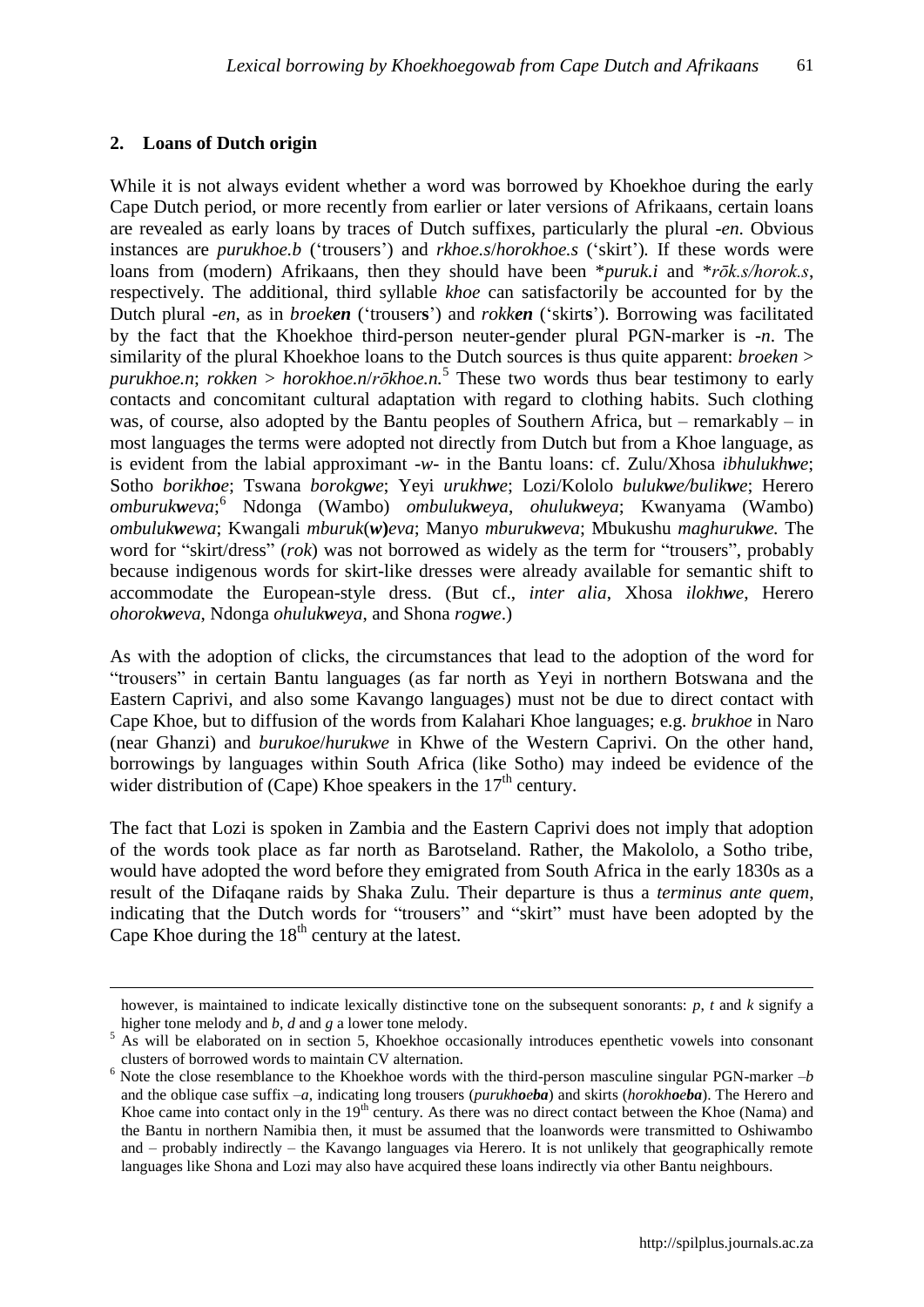Furthermore, Khoekhoe loans seem to reveal their likely Dutch origin by means of extra syllables that do not occur in Afrikaans, *inter alia*:

| <i>farkhe.b</i> (pl. <i>farkhe.n</i> ) n. |      | pig, boar                   | $\langle$ Du. sg. <i>Varken</i>                        |
|-------------------------------------------|------|-----------------------------|--------------------------------------------------------|
| ferkh <b>e</b> .b                         | n.   | (table) for k               | $\langle$ Du. pl. <i>vorken</i> , cf. Afr. <i>vurk</i> |
| kunub <b>e</b> .s                         | n.   | button                      | $\langle$ Du. pl. <i>knopen</i>                        |
| wekh <b>e</b> .b                          | n.   | week                        | $\langle$ Du. pl. weken                                |
| tolkhoe                                   | v.t. | interpret, translate orally | $\langle$ Du. tolken                                   |

A true Khoekhoe word emerged next to the loan *farkhe.b* when domestic pigs were encountered: *hāgūb*, a compound noun consisting of *hāb* ('horse') + *gūb* ('sheep'), literally a "horse(like)-sheep", alluding to the size of a sheep and the short-haired hide of a horse. Furthermore, words that appear to be of Dutch rather than Afrikaans origin include, *inter alia*:

| kleigi.s                  | n.   | saddle-cloth                                            | $\langle$ Du. kleedje, Afr. kleedjie <sup>7</sup> |
|---------------------------|------|---------------------------------------------------------|---------------------------------------------------|
| $s\overline{u}$ ro. $b^8$ | n.   | stock, broth, clear soup                                | $\langle$ Du. <i>soep</i> , cf. Afr. <i>sop</i>   |
| matare                    | v.t. | pay                                                     | < Du. betalen, cf. Afr. betaal                    |
| miki.s                    | n.   | paternal (consanguineous) aunt, i.e.<br>father's sister | $<$ Du. moeke                                     |
| ome.b                     | n.   | maternal (consaneous) uncle                             | $<$ Du. ome, oom                                  |

The last two loanwords in the list above are two of several loans from Dutch/Afrikaans that are used as kinship terms.

### **3. Kinship terminology**

Kinship terms that have been adopted are in most instances "non-controversial" in the sense that they refer to relatives whose relationship and function is roughly similar to that of the European system and hence are largely compatible in their semantic extension. An exception in this regard is *ome.b*, as it refers to one's mother's elder brother (elder maternal uncle), who – as is also the case in Bantu cultures – has a special role in Khoe kinship systems. *Ome.b* is phonotactically (and tonologically) irregular, as the sequence /*o*+Nasal+*e*/ does not otherwise appear in Khoekhoe roots. It is an early loan from the Dutch *ome*, a variant of *oom* ('uncle').<sup>9</sup> The original Khoekhoe term was *lhao(sa).b*, which is a term with a rather wide denotation extending also to all (male) consanguineous or affinal ancestors of the grandparental generation. Grandrelatives belong(ed) to the category of joking relatives, as opposed to avoidance relatives. All relatives of the parental generation are avoidance relatives (i.e. have to be treated with particular deferential behaviour) with the exception of one's mother's brother(s). One's mother's brother, *ome.b*, was more subject to joking behaviour from his sister's son (nephew) than the grandrelatives classified as  $\ell$ *nao(sa).n*. The relationship involved mutual ridiculing. He had a special role as provider for his sister's son in that the latter was allowed to practise cattleor stock-snatching at his maternal uncle"s expense. The mother"s brother would, moreover,

<sup>7</sup> The diphthongised pronunciation of the doubled vowels *ee* as [ɪe] in Afrikaans is an indication that the Khoekhoe word *kleigi.s* is shaped on the Dutch pronunciation.<br><sup>8</sup> -*ro* is a diminutive suffix.

<sup>9</sup> Cf. the original Dutch form *ohem* and the now archaic German form *Oheim* ("uncle").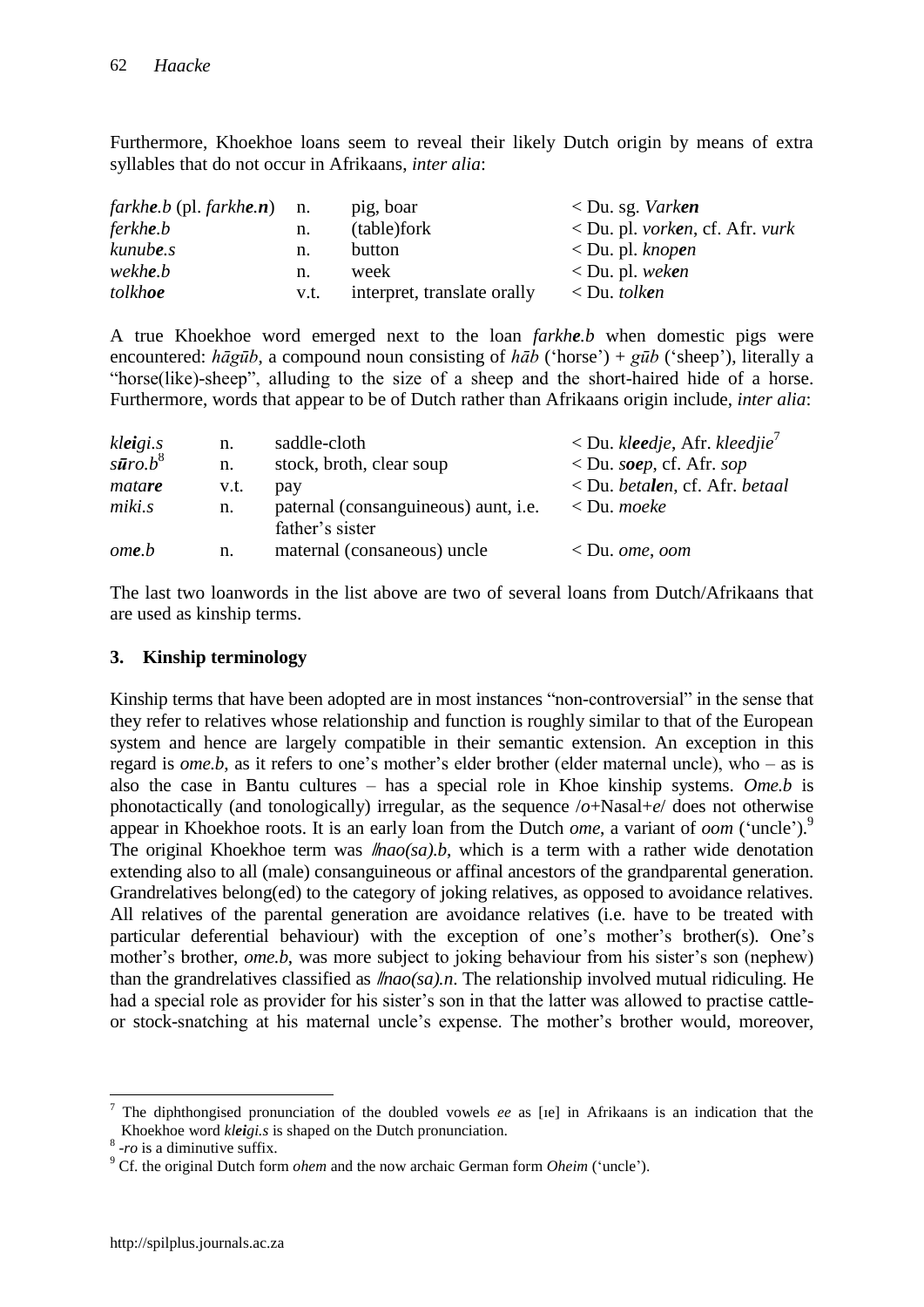replace any defective goods of his sister's children with better ones.<sup>10</sup> Today, the Dutch loan *ome* is more frequently used as a term of address than  $\ell$ *nao*.

One's mother's younger brother, while being generically categorised as  $\ell$ *nao(sa).b*, is also identified with loans of Dutch origin: either *omero.b* ("little *omeb*"; -*ro* is a diminutive suffix) or – especially among the Nama – *kli-om.mi* (Du. *klein oom* or "little uncle").

The term *miki.s* derived from the Dutch *moeke* (term of endearment for "mother"). The former generally refers to one"s father"s sister, and – especially among the Nama – to the wife of one"s mother"s brother (*ome.b*) and rarely also to one"s father"s brother"s wife. Today, the generally used term for one"s father"s sister, *miki.s*, replaces an old term *ai.s kai.s*  ("great/senior mother"), according to Hoernlé (1925, cited in Barnard 1992: 290).

Other kinship terms that are in frequent use today, among especially the Nama, include:

| aputi.b              | n. | eldest brother                | $\langle$ Afr. <i>ou boet(ie)</i> |
|----------------------|----|-------------------------------|-----------------------------------|
| $aus\overline{i}.s$  | n. | eldest sister                 | $\langle$ Afr. <i>ousus</i>       |
| sisiro.s, sīro.s     | n. | elder but not eldest sister   | $\langle$ Afr. sussie?            |
| buda.b               | n. | brother                       | $<$ Du. broeder                   |
|                      |    |                               | $>$ Afr. boeta?                   |
| klīmâ.s, mikidā.s    | n. | father's younger brother's    | $\langle$ Afr. kleinma            |
|                      |    | wife, mother's younger sister |                                   |
| auma.s               | n. | grandmother, any grand-aunt   | $<$ Du./Afr. ouma                 |
| $b\bar{a}.b, baba.b$ | n. | my father                     | $\langle$ Du./Afr. <i>pa/papa</i> |

An uncommon case of bidirectional borrowing may be the Khoekhoe word *buda.b* ("brother"). It is likely that Khoekhoe *buda.b* was derived from Dutch *broeder* or German *Bruder*. Afrikaans subsequently seems to have adopted the Khoekhoe loan *buda.b* as *boeta*.

### **4. Adoptions**

 $\overline{a}$ 

Adoptions are morphemic, non-integrated importations, i.e. loanwords that have been adopted with no or minimal phonological adaptations. For the purposes of this article, such importations are not required to retain their original spelling. Generally, the more bilingual the speakers are, the more readily they will accommodate the phonology of the source language in the loans. Hence the Nama and Orlam, who tended to shift to Afrikaans especially during the apartheid era, tend to rely less on phonological accommodation of the loans than the Damara and Hailom. Often it is a moot point whether such words should already be accepted as part of the Khoekhoe lexical inventory, or whether their use should be considered as code switching. Therefore, the following examples will be listed as mere illustrations without discussion:

| bantam      | a. | banded/belted (of animal) | $\langle$ Afr. bandom, bantom, bantam |
|-------------|----|---------------------------|---------------------------------------|
| fadu.s      | n. | dishcloth/-rag, tea-towel | $\langle$ Afr. <i>vadoek</i>          |
| filsi.b     | n. | syphilis                  | $\langle$ Afr. <i>vuilsiekte</i>      |
| kâia.n      | n. | greaves                   | $\langle$ Afr. kaiings                |
| klouhamer.s | n. | carpenter's hammer        | $\langle$ Afr. klouhamer              |

<sup>&</sup>lt;sup>10</sup> Cf. Barnard (1992: 171) for the same customs among the !Gora.na (Korana).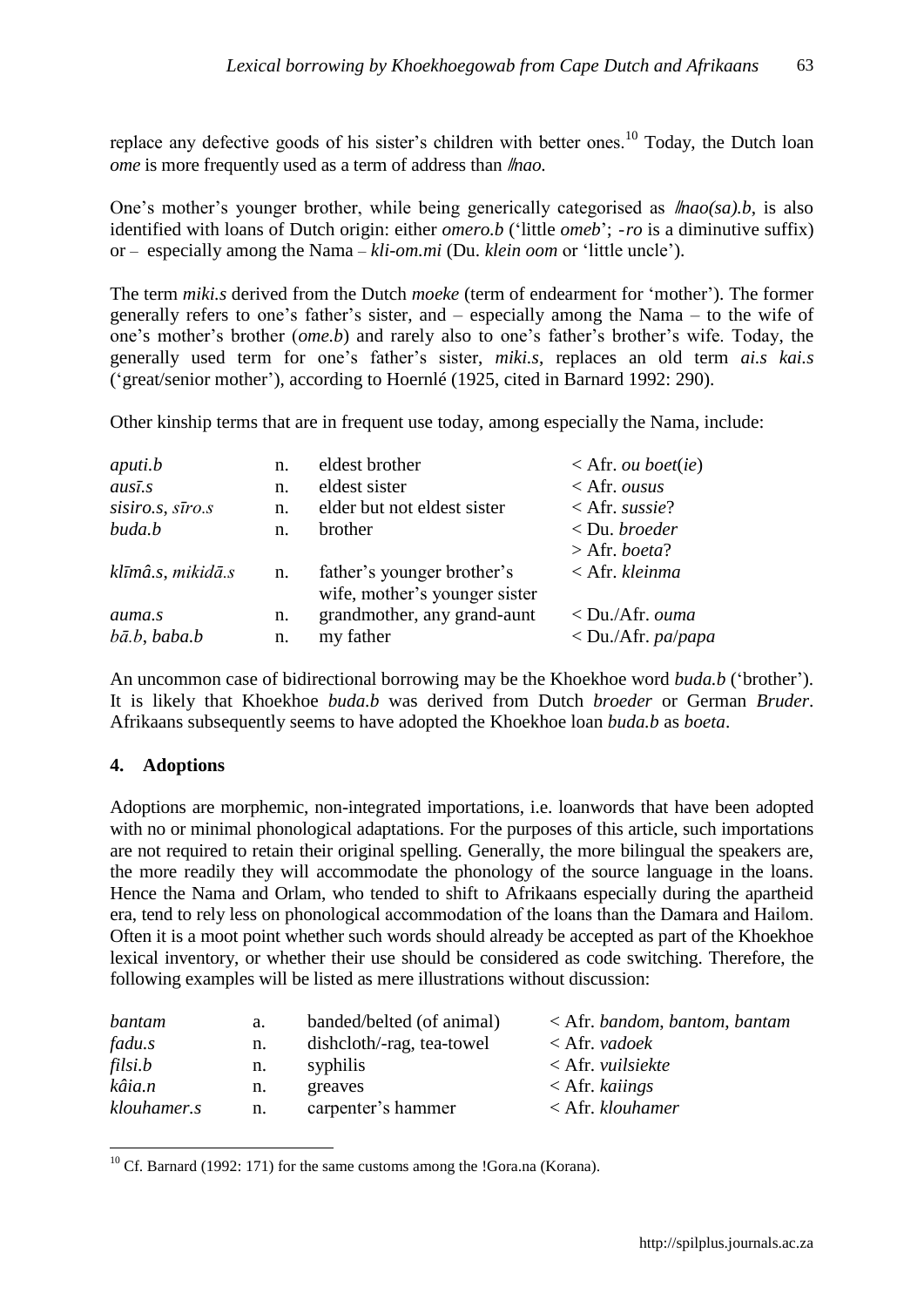| komigi.s        | n. | bowl (used for drinking by<br>male head of house)        | $\langle$ Du. kommetje, Afr. kommetjie          |
|-----------------|----|----------------------------------------------------------|-------------------------------------------------|
| kriba.s         | n. | wheelbarrow                                              | $\langle$ Afr. kruiwa                           |
| kuip.s          | n. | tub (esp. one used for<br>softening hide)                | $\langle$ Du./Afr. kuip                         |
| Namastap.i      | n. | traditional Nama dance                                   | $\langle$ Afr. <i>Namastap</i>                  |
| $sais\bar{a}.b$ | n. | side pocket (part of women's<br>traditional dress)       | $\langle$ Afr. sysak                            |
| sampan.s        | n. | tick of <i>Argasidae</i> family                          | $\langle$ Afr. <i>tampan</i> (origin uncertain) |
| tapaga.i        | n. | tobacco, (commercial)<br>tobacco plant                   | $\langle$ Du./Afr. tabak                        |
| tawu.s          | n. | quirt, short whip/sjambok (as<br>used with donkey carts) | $\langle$ Afr. <i>tabboes</i>                   |

### **5. Integrated loanwords**

Fully integrated loanwords undergo phonological nativisation. While the Khoekhoe language does not adhere to consonant-vowel alternation as strictly as Bantu languages do, epenthesis – the intrusion of a vowel between consonants – nevertheless occurs occasionally. (In the following examples, epenthetic vowels are bolded.) A rule that is adhered to quite strictly is that roots must be disyllabic, as they must be bimoraic in order to accommodate a tonal melody consisting of two tones, e.g. *drō* [*tȍrò*] or [*trȍò*] ("dry up"). As previously stated, juxtaposed identical vowels are erroneously treated as long vowels in the standard Khoekhoe orthography (indicated by a macron, viz. *drō*).

| aili                              | $V.\dot{1}$ . | suffer from delirium, rave        | $\langle$ Du. <i>ijlen</i> , Afr. <i>yl</i> |
|-----------------------------------|---------------|-----------------------------------|---------------------------------------------|
| bankoro                           | V.i.          | go bankrupt                       | $\langle$ Afr. bankrot                      |
| bili                              | $V.\dot{1}$ . | flow                              | $\langle$ Afr. vloei                        |
| bili.s                            | n.            | bedbug, house bug                 | $\langle$ Afr. weeluis/Du. weegluis         |
| $b\bar{r}$ <i>oxo.s, boroxo.s</i> | n.            | bridge                            | $\langle$ Afr. <i>brug</i>                  |
| $d$ oro, dr <b>ō</b>              |               | v.i. dry up, evaporate, boil away | $\langle$ Afr. <i>droog</i>                 |
| $fl\bar{\imath}, fili$            | $V.\dot{1}$ . | fly                               | $\langle$ Afr. <i>vlie(g)</i>               |
| $h$ <b>u</b> rusi.b, rūsi.b       | n.            | rust                              | $\langle$ Afr. roes                         |

The variant *rūsi.b* overrides the Khoekhoe rule that the alveolar tap/flap *r* normally only occurs intervocalically. The insertion of final *i* seems to be due to the interpretation of *si* as an abstract suffix. The expected nominal derivation would be disyllabic \**hurus.si* or *\*rūs.si.*

| kini                 | v.t. | knead                      | $\langle$ Afr. knie        |
|----------------------|------|----------------------------|----------------------------|
| $l\bar{a}.b$ [Nama], | n.   | patch, (cleaning) cloth    | $\langle$ Afr. lappie      |
| labi.b [Damara]      |      |                            |                            |
| legiri.n, negiri.n   | n.   | sweets                     | $\langle$ Afr. lekkers     |
| matare               | v.t. | pay                        | $<$ Du. betalen            |
| $m$ uru. $b$         | n.   | coffee grounds, tea leaves | $\langle$ Afr. <i>moer</i> |
| $p\bar{a}$ .-i       | n.   | porridge                   | $<$ Du./Afr. pap           |
| $p\bar{e}t - i$      | n.   | wick                       | $<$ Du./Afr. <i>pit</i>    |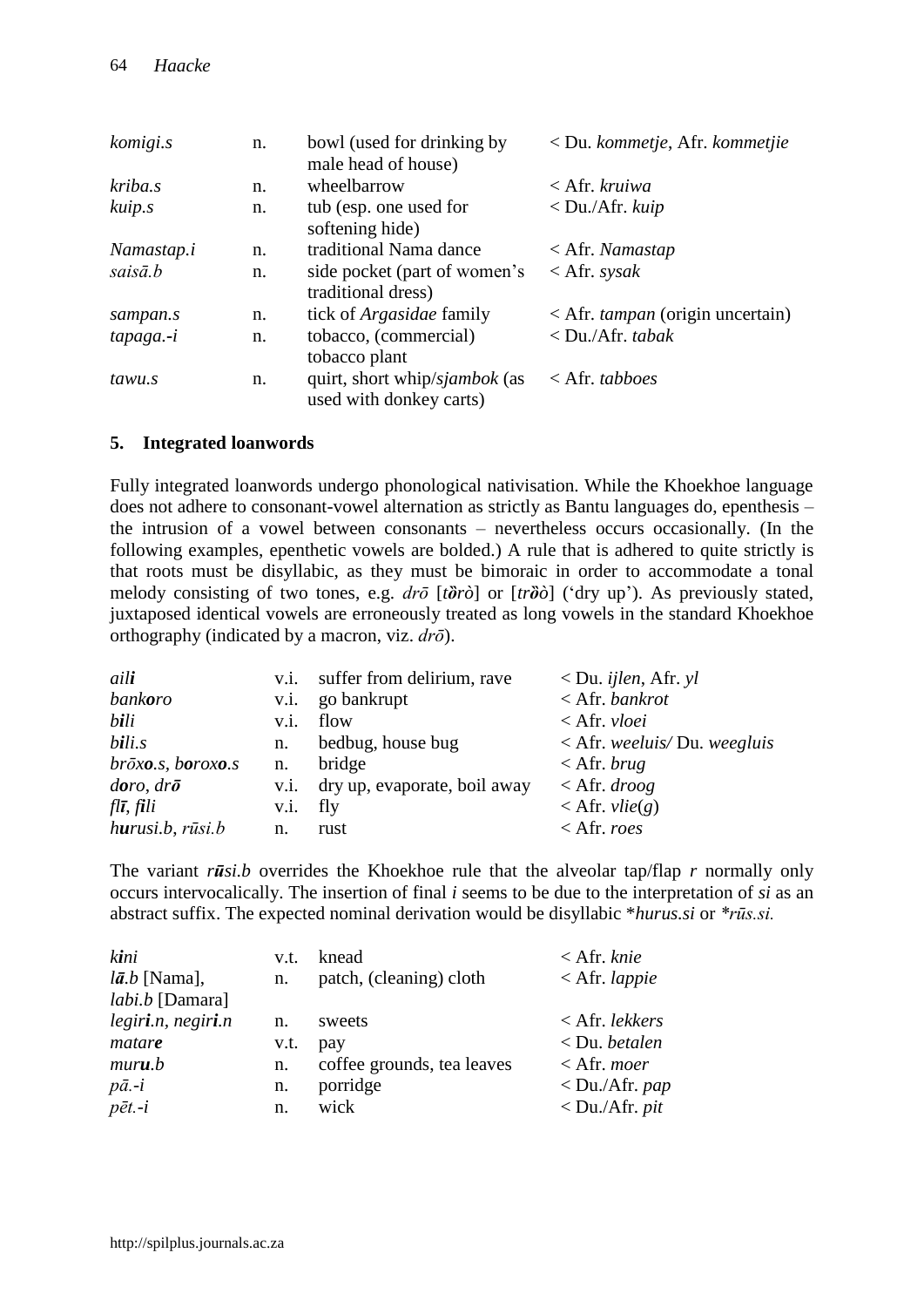| sinibe.s     | n. | perky/pert girl/woman,<br>loose/promiscuous woman <sup>11</sup> | $\langle$ Du./Afr. <i>snippie</i>            |
|--------------|----|-----------------------------------------------------------------|----------------------------------------------|
| turu.b       | n. | troop, armed forces, army                                       | $\langle$ Du./Afr. <i>troep</i> ( <i>e</i> ) |
| xarao.b/ $s$ | n. | spade/shovel                                                    | $\langle$ Du./Afr. graaf                     |

In certain loanwords, consonants are adapted to the Khoekhoe phonological system. (Recall that Khoekhoe only has (moderately) voiceless plosives; the respective letters *p*, *t*, *k* and *b*, *d*, *g* do not distinguish voicing but tonal height.) As a result, Khoekhoe speakers frequently insist, when prompted, that the Afrikaans words *dak* ("roof") and *tak* ("branch") should be pronounced with low and high tone, respectively, when speaking Afrikaans. Khoekhoe has no labial or alveolar continuants in root-initial position, only plosives [p, t]. [v/ß] and [r/ɾ] occur only intervocalically in roots, thus as  $C_2$  in  $C_1VC_2V$ . Hence words like Afrikaans *weeg* ("weigh") may be adapted to *bee* if the speaker is not fully bilingual. While [f] is not a Khoekhoe sound, it is nevertheless adopted without change when in initial position (but see *halhal* below). Likewise, [1] is readily accommodated. The lateral alveolar [1] is not found in the Nama dialects, but may be a free or regional variant of the alveolar nasal [n] in some northern Damara dialects like Hai $\parallel$ om and  $\frac{1}{4}$ khoe. The following loans provide some instances of more obvious phonological nativisation or accommodation, as the case may be:

| $b$ <i>apu.s</i>                 | n.   | pumpkin                                 | $\langle$ Afr. pampoen                      |
|----------------------------------|------|-----------------------------------------|---------------------------------------------|
| $b\bar{e}$ . $b$                 | n.   | pair of scales                          | $\langle$ Afr. weeg(skaal)                  |
| danimen.-i                       | n.   | dynamite                                | $\langle$ Afr. dinamiet                     |
| $fl\bar{t}.s$                    | n.   | mouth-organ                             | $\langle$ Afr. ( <i>mond</i> ) <i>fluit</i> |
| $fl\bar{o}.b, folo.b, (flor.ri)$ | n.   | Namaqua dove                            | $\langle$ Afr. voël?                        |
| halhal                           | v.t. | do s.th. half-heartedly/not<br>properly | $\langle$ Afr. half-half (doen)             |
| karnaiki.b                       | n.   | stye                                    | $\langle$ Afr. karkatjie                    |
| kurlabe.s                        | n.   | butterfly                               | $\langle$ Afr. skoe(n)lapper                |

# **6. Hybrids**

 $\overline{a}$ 

Lexical hybrids are composite loanwords in which one part is borrowed from the source language, while another is substituted by a word from the target language. Hybrid loans abound in Khoekhoe, as is illustrated in the examples below.

| borkhuru                   | v.t. | drill hole through (s.th.)                               | $\langle$ Afr. <i>boor</i> (drill) + <i>khuru</i> (make<br>hole right through)                                               |
|----------------------------|------|----------------------------------------------------------|------------------------------------------------------------------------------------------------------------------------------|
| Denstaxtsē <sub>s</sub>    | n.   | Tuesday                                                  | < Afr. Dinsdag (Tuesday) + tsē.s<br>$\text{(day)}$                                                                           |
| $forkh\bar{o}.s$           | n.   | apron                                                    | $\langle$ Afr. <i>voor</i> ( <i>skoot</i> ) lit.: (front(-<br>$\text{lap)}$ ) + $\text{k}h\bar{\text{o}}$ .s (hide, leather) |
| gūsker.s                   | n.   | sheep-shears                                             | $\langle g\bar{u}.s(\text{sheep}) + \text{Afr.} \, sk\hat{e}r(\text{shears})\rangle$                                         |
| hātom.s                    | n.   | horse's bridle                                           | $\langle h\bar{a}, b \rangle$ (horse) + Afr. <i>toom</i><br>(bridle)                                                         |
| $\hat{\iota}$ (ga)kinibe.b | n.   | good-looker (of person<br>/animal), beauty (of e.g. car) | $\langle \hat{i} \rangle$ (become pretty) + Afr. <i>snippie</i><br>(pert woman)?                                             |

<sup>&</sup>lt;sup>11</sup> Note the semantic shift in the second meaning from Afrikaans "voorbarige/bemoeisieke/bitsige meisie of vrou".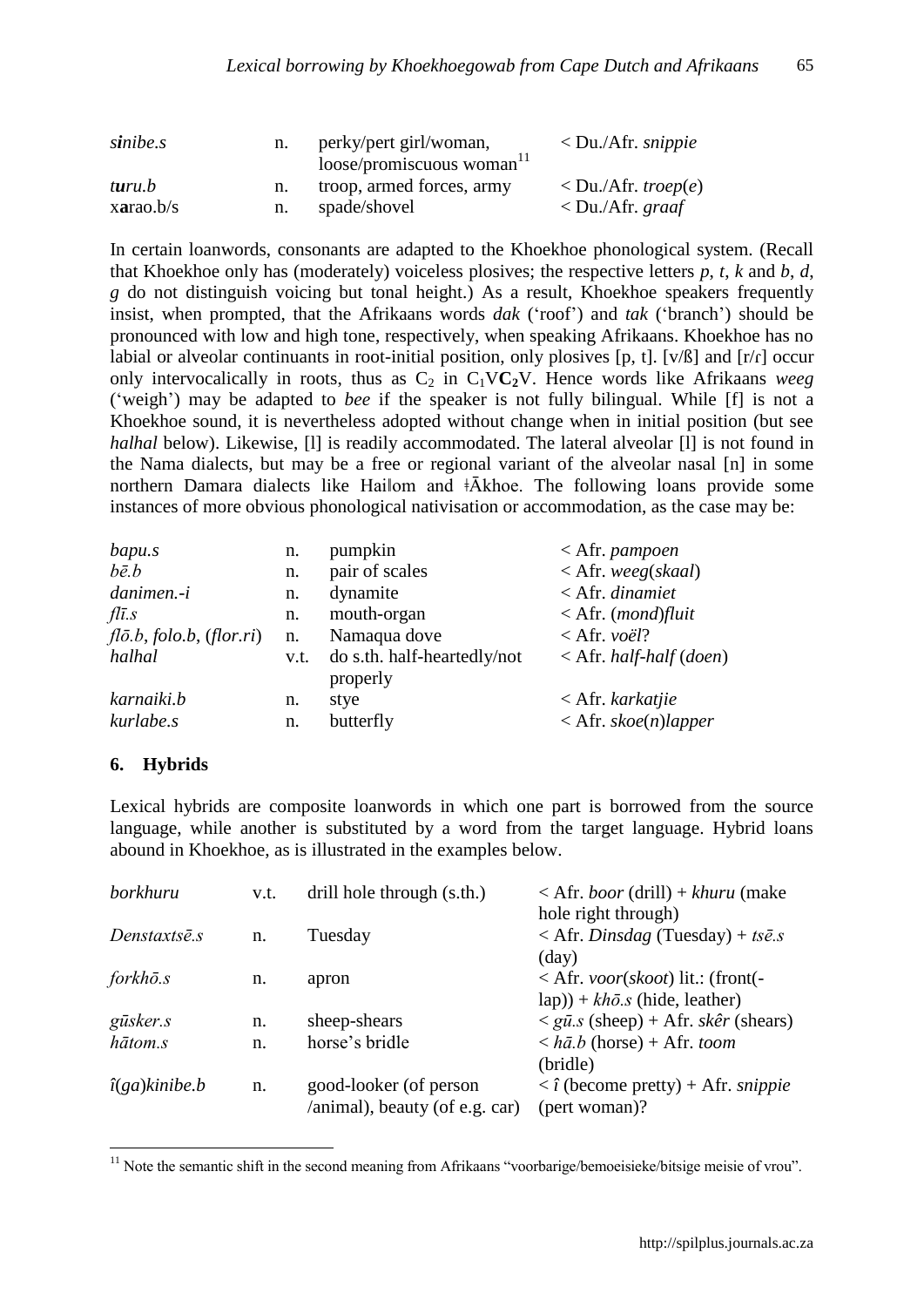| $Jode\$ h.b                                | n.   | Jew                      | < Afr. <i>Jode</i> (Jews) + $\hbar$                                                   |
|--------------------------------------------|------|--------------------------|---------------------------------------------------------------------------------------|
|                                            |      |                          | [lexeme used for categorising]                                                        |
| khaoduru                                   | v.i. | move/drive/go backwards, | $\langle$ khao.s (posterior) + Afr. tru                                               |
|                                            |      | reverse (of car)         | (reverse)                                                                             |
| koetara.s                                  | n.   | woman in childbed        | $\langle$ Du./Afr. <i>kooi</i> (bed) + <i>tara.s</i>                                  |
|                                            |      |                          | (woman)                                                                               |
| lantern!am lae.s                           | n.   | hurricane-lamp           | < Afr. lantern (lantern)                                                              |
|                                            |      |                          | $+$ ! am lae.s (lamp)                                                                 |
| leli!khā.s                                 | n.   | lily                     | < Afr. <i>lelie</i> (lily) + <i>!khā.s</i> (flower)                                   |
| smokelxū.n                                 | n.   | contraband               | $\langle$ Afr. <i>smokkel</i> (smuggle) +                                             |
|                                            |      |                          | $x\bar{u}$ . <i>n</i> (things)                                                        |
| spul //gam.mi                              | n.   | rinsing-water            | $\langle$ Afr. <i>spoel</i> (rinse) + <i>llgam.mi</i>                                 |
|                                            |      |                          | (water)                                                                               |
| swawelani.b                                | n.   | swallow, swift           | $\langle$ Afr. <i>swael</i> (swallow) + <i>ani.b</i>                                  |
|                                            |      |                          | (bird)                                                                                |
| tuisi [Damara]                             | v.i. | live, reside             | $\langle$ Afr. tuis? (home) + Khoekhoe                                                |
|                                            |      |                          | postposition $ai/i$ (on)?                                                             |
| <i>lgûdoro</i>                             | v.i. | boil away, boil dry      | $\langle \log \hat{u}(\text{boil}) + \text{Afr.} \text{ d} \text{roog (dry)} \rangle$ |
| $\mathsf{l}$ ln $\bar{o}$ tax $\bar{u}$ .n | n.   | (still usable) jumble/   | $\langle$ Afr. <i>nodig</i> ? (necessary) +                                           |
|                                            |      | rummage                  | $x\bar{u}$ . <i>n</i> (things)                                                        |
| !hūdan.s                                   | n.   | Namastap                 | $\langle h\bar{u}.b$ (earth) + Afr. <i>dans</i>                                       |
|                                            |      |                          | (dance)                                                                               |
| $\neq$ gawunal.i                           | n.   | knitting needle          | $\langle \eta$ / $\eta$ / $\eta$ (plait) + Afr. <i>naald</i>                          |
|                                            |      |                          | (needle)                                                                              |

# **7. Calques: Which directionality?**

Calques are literal word-for-word/root-for-root translations of compound loanwords. It is an inherent problem of calques that, because of the translation, it is not always obvious in which direction the borrowing occurred, unless the social context or some other linguistic aspect provides a clue. Whenever the Afrikaans word can be traced to an etymon other than from Khoe (especially from Dutch), then it is beyond doubt that Afrikaans (or Dutch itself) is the source language. However, substrate calques also occur in Afrikaans (cf. section 8.1).

| <b>Khoekhoe</b>                                                |               | Afrikaans                                     |      | <b>Meaning</b>                        |
|----------------------------------------------------------------|---------------|-----------------------------------------------|------|---------------------------------------|
| $anidana$ (chicken + head)                                     | $V.\dot{1}$ . | hoenderkop (chicken +<br>head)                | adj. | (bec.) drunk/tipsy                    |
| $h\bar{\sigma}kh\hat{a}ix\bar{u}.n$ (pick up/find +<br>things) | n.            | <i>optelgoed</i> (pick up/find $+$<br>things) | n.   | (worthless) things<br>found/picked up |
| huibē (help + disappear)                                       | v.t.          | <i>weghelp</i> (away + help)                  | v.t. | help $(s.o.)$ to get on<br>their way  |
| $m\hat{x}x\overline{u} - i$ (say + thing)                      | n.            | sêgoed                                        | n.   | platitude, repartee                   |
|                                                                | n.            | <i>vuurpyl</i> (fire $+$ arrow)               | n.   | rocket                                |
| <i>lawa tai.b</i> <sup>12</sup> (red + foot)                   | n.            | <i>pienkvoet</i> (pink + foot)                | n.   | pink-foot, newborn,<br>i.e. baby      |

 $12$  The Khoekhoe word for "pink" is the less used word *lawara*. The colour mismatch suggests that the source language was Afrikaans or Dutch.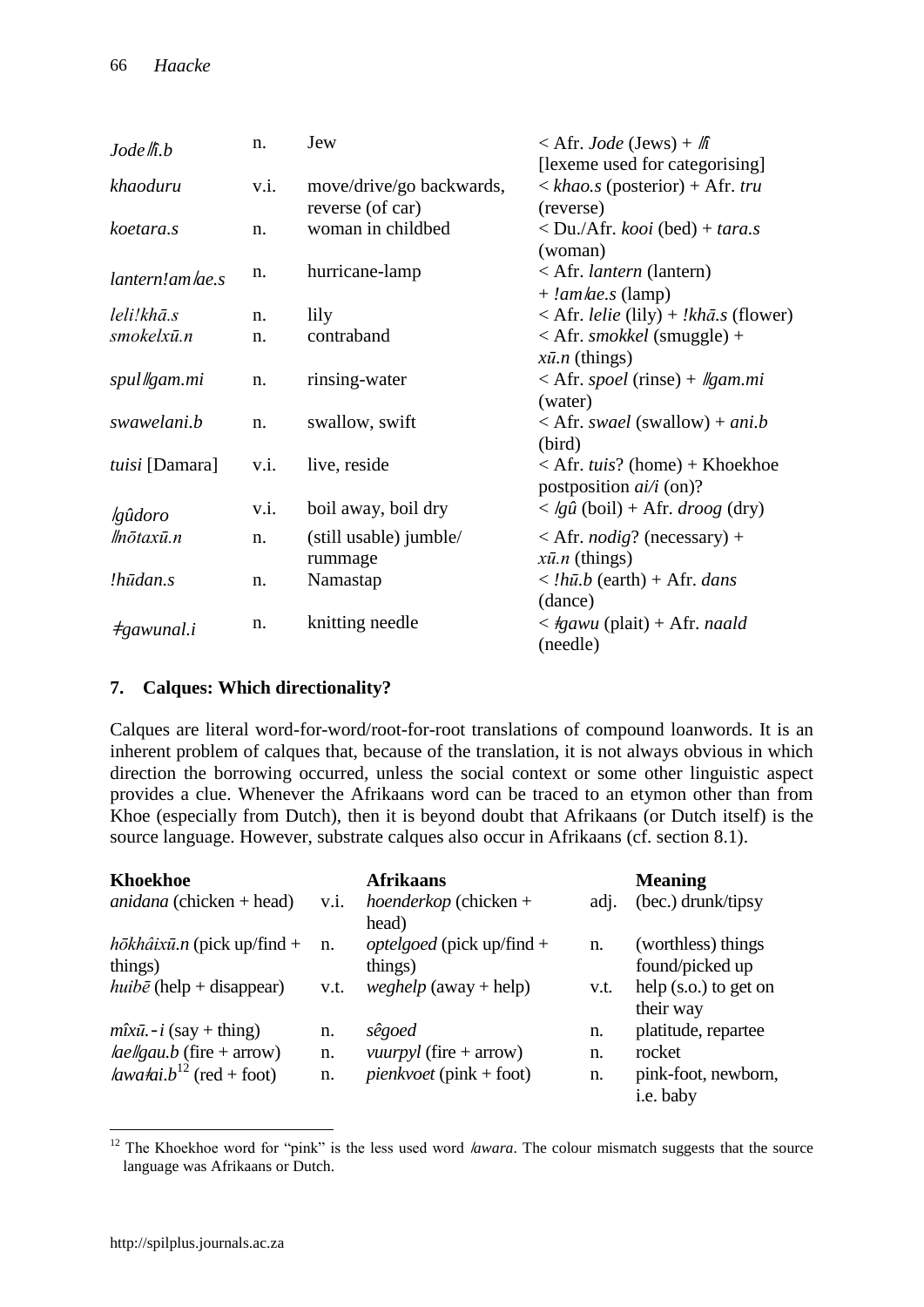| <i>khā</i> $\neq g\bar{a}$ (body + insert)                          | v.t. | <i>lyf wegsteek</i> (body + hide)            |      | shirk (work)                                |
|---------------------------------------------------------------------|------|----------------------------------------------|------|---------------------------------------------|
| $hii$ -aosen.ni (rock +<br>sweat)                                   | n.   | $klpsweet$ (rock + sweat)                    | n.   | solidified urine of<br>rock hyrax, hyraceum |
| <i>llnā-e llnāpa llnāxū</i> (that<br>there leave)                   | n.   | <i>dit daar gelaat</i> (this there<br>left)  |      | be that as it may                           |
| <i>llnā <del>f</del>gâa llae.b</i> (fall + enter/<br>$join + time)$ | n.   | <i>invaltyd</i> (fall in $+$ time)           | n.   | time to start work;<br>time to fall in line |
| <i>lae lhao</i> (jump + meet, get<br>together)                      | n.   | aanmekaarspring (together<br>$+$ jump)       |      | fight                                       |
| <i>lâu! gae.s</i> (hyrax + adder)                                   | n.   | $dassie-adder$ (hyrax +<br>adder)            | n.   | mythical adder <sup>13</sup>                |
| $\frac{ln\pi i}{\delta}$ (drive + axe)                              | n.   | rybyl                                        |      | adze                                        |
| $\hat{m}$ <i>aubē</i> (hit + disappear)                             | v.t. | <i>wegslaan</i> (away + hit)                 | v.t. | down/quaff (drink)                          |
| <i>lhâi lhâi</i> (pull taut; erect<br>(causative))                  | v.t. | <i>draad trek</i> (vulgar: wire $+$<br>pull) |      | masturbate (of male)                        |

*Rybyl* refers to the axe that was part of the equipment of an ox-wagon. According to oral history (Daniel Dâusab, pers. comm.), the *Khowesen* (Witbooi Oorlam) acquired the right to settle at Gibeon in the 1850s by paying seven *rybyle* to the *Kaillkhaun* (Rooinasie Nama). *Rybyl* does not appear in the *Woordeboek van die Afrikaanse Taal* (WAT). This word may be an instance of a calque that is not truly a "borrowing" or adoption, in the sense that it was translated by the speakers of the target/recipient language (Afrikaans), as is normally the case. In this case it seems plausible that the speakers of the source language (the extensively bilingual Orlam-Nama) have provided the translation themselves as "imposition", to use Johanson's  $(2000)^{14}$  terminology. The word was short-lived, however, as it became obsolete with the demise of ox-wagons. Lexical "impositions" (or "contributions", as I prefer to call them by a less uncompromising term) would probably warrant further investigation in Orange River Afrikaans and other varieties spoken by strongly hybridised Khoe (i.e. so-called "Coloureds" or Orlam), as it is to be expected that they supplied the superstrate language they were aspiring to with calqued concepts from their original Khoekhoe vernacular, even though such impositions may not have found their way into standard Afrikaans.

The Afrikaans taboo expression *draad trek* – which, according to Van Wyk, Cloete, Jordaan, Liebenberg and Lubbe (2003: 96), developed in Afrikaans on its own – represents a rare type of calque. The Khoekhoe source is the polysemous intransitive verb ǁ*nâi* (1. vulgar: become erect (of organ); 2. informal: become mad with rage).<sup>15</sup> The duplication of the root (with appropriate derivational tone), ǁ*nâi*ǁ*nâi*, forms a causative transitive verb meaning "stiffen", hence "1. pull taut/stiff (e.g. wire); 2. vulgar: stimulate to erection", apart from "enrage (s.o.)". Afrikaans has calqued the "innocent" meaning of ǁ*nâi*ǁ*nâi* (i.e. "pull taut") to form a (frivolous) euphemism for "masturbate", viz. *draad trek*. This reflected taboo meaning of the Afrikaans expression has in turn led to the alternative "safe" expression *draad span* for "pulling a fence wire", analogous to German "einen Draht spannen".

 $13$  The origin of this word is in Khoe mythology.

<sup>&</sup>lt;sup>14</sup> Johanson (2000: 116, in Heine and Kuteva 2005: 13) states that "[i]n the case of imposition, speakers of a primary code insert (or "carry over") copies of their own code into their variety of a dominant code."

<sup>&</sup>lt;sup>15</sup> Cf. Haacke and Eiseb (2002: 287).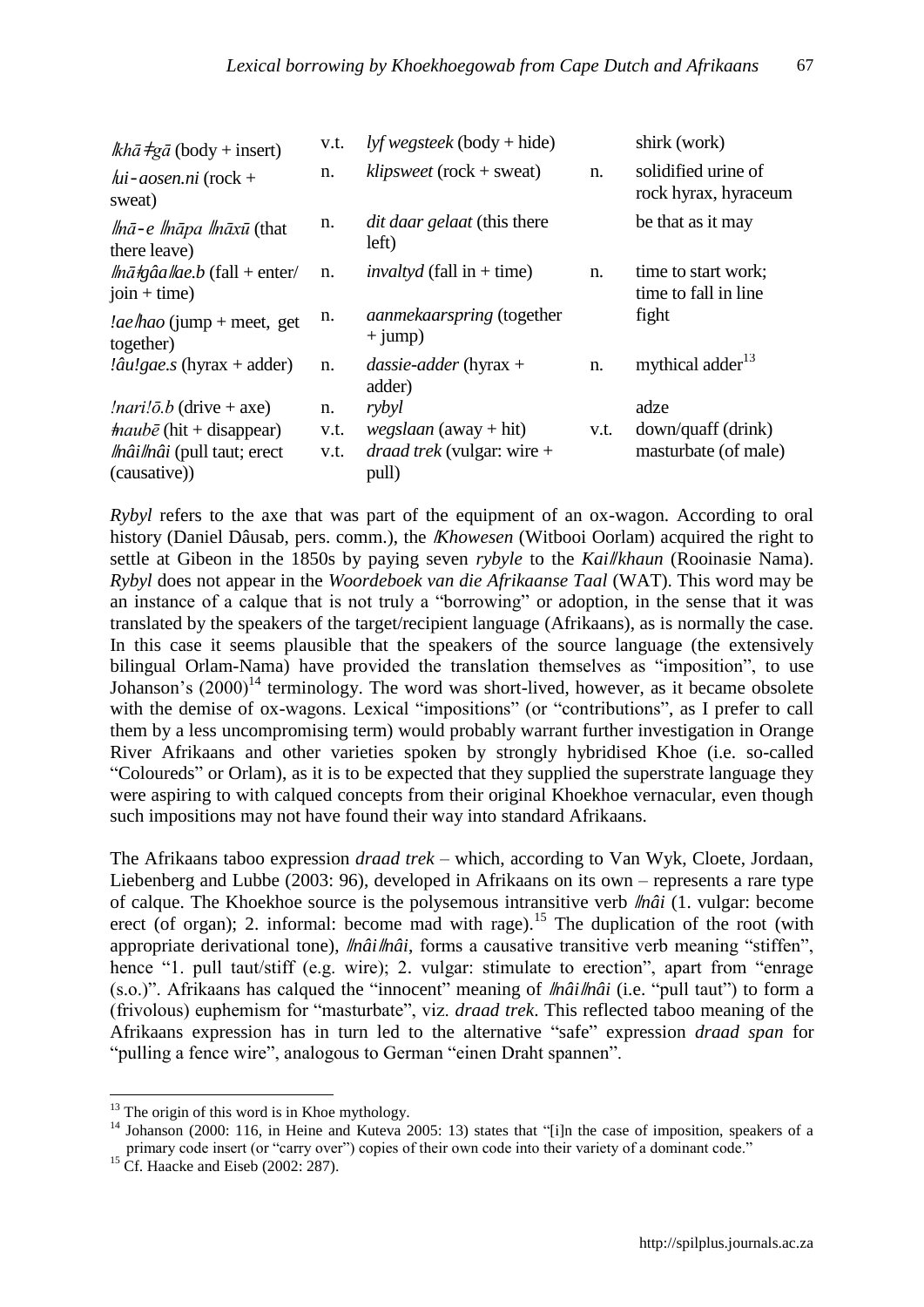### **8. Grammatical accessibility and intertranslateability**

The working language in the *Khoekhoegowab Dictionary Project*<sup>16</sup> was Afrikaans, as the Khoekhoe co-author was more fluent in Afrikaans and German than English. Hence the meanings of Khoekhoe words were first discussed in Afrikaans before they were rendered in English.

### **8.1 Khoekhoe serial verbs and Afrikaans compound verbs**

The impression was ever-present that, structurally, Khoekhoe compound and serial verbs $17$ had more direct equivalents in Afrikaans than in English, and that intertranslateability is thus higher between Khoekhoe and Afrikaans than between Khoekhoe and English. English equivalents usually amount to phrasal verbs, while in Afrikaans (as in German) the preposition is unified with the infinitive form of the verb, e.g. Khoekhoe  $\hbar a u b \bar{e}$  (lit.: hit + disappear) would be rendered in English as "hit away; smack away (hand)". In Afrikaans, however, this meaning in the infinitive is rendered as one word: *wegslaan*. Such words are easy to access for Khoekhoe because of the high degree of translational equivalence between Khoekhoe serial verbs and Afrikaans compound verbs using adverbs: Afrikaans verbs using, *inter alia*, adverbs like *af* ('down') or *op* ('up') in the infinitive, or prefixes like *mis*- ('miss, do wrongly"), are also rendered as single serial verbs in Khoekhoe, as these prepositions or prefixes respectively are rendered with the verbs ǁ*nā* ("go down"), *khâi* ("get up"), *sā* ("miss, do wrongly"). For example:

| af + sny (cut off)                           | $\ell$ gao + $\ln \bar{a}$ (lit.: cut + go down)         |
|----------------------------------------------|----------------------------------------------------------|
| $af + n$ eem (photograph, take photo of)     | <i>!khō</i> + <i>lhā</i> (lit.: seize + go down)         |
| $af + luster$ (eavesdrop on s.o.)            | $\ell g \hat{a} + \ln \bar{a}$ (lit.: listen + go down)  |
| $op + ja$ (chase up (e.g. goats))            | $lgowe + kh\hat{a}i$ (lit.: snort through lips + get up) |
| $mis + skiet$ (shoot at s.o./s.th. and miss) | $\#$ ioa + sā (lit.: shoot + miss)                       |
| $\textit{verby} + \textit{ry}$ (drive past)  | $!nari + !kharu$ (lit.: drive + pass)                    |
| $uit + motor$ (exterminate)                  | $lgam + \hbar u$ (lit.: murder/kill + out)               |

The fact that both Afrikaans and Khoekhoe render such infinitives as single words in a predictable way may invite the impression that such close equivalents are all easily accessible calques, probably from Cape Dutch or Afrikaans to the Khoekhoe substrate. Den Besten (2013: 455) argues that preposition-verb compounds arose (only) in "Khoekhoe Afrikaans" by interference from Cape Khoekhoe, but that general Afrikaans has adopted "double" verbs from Khoekhoe. He explains as follows (italics outside of the two examples are my own):

Probably due to reanalysis of V–AUX and AUX–V sequences as single verbs in [Cape Dutch Pidgin] – prior to the acquisition of V2 – *Khoekhoe Afrikaans developed a "double" V2 pattern which was taken over in general Afrikaans*. Compare:

<sup>&</sup>lt;sup>16</sup> The project in which, *inter alia*, Haacke and Eiseb (2002) and Haacke, Eiseb and Gericke (2010) were compiled.

 $17$  Serial verbs are verb juxtapositions that, in their most typical occurrence, have a composite meaning; occur in a single clause with no overt signs of co-ordination; (in Khoekhoe) form a single tonological unit when contiguous; cannot be differently marked for tense, aspect, modality or polarity; cannot be separately passivised; share one or more of the arguments, and are not independently marked for the respective verbs (cf. Haacke (2014)).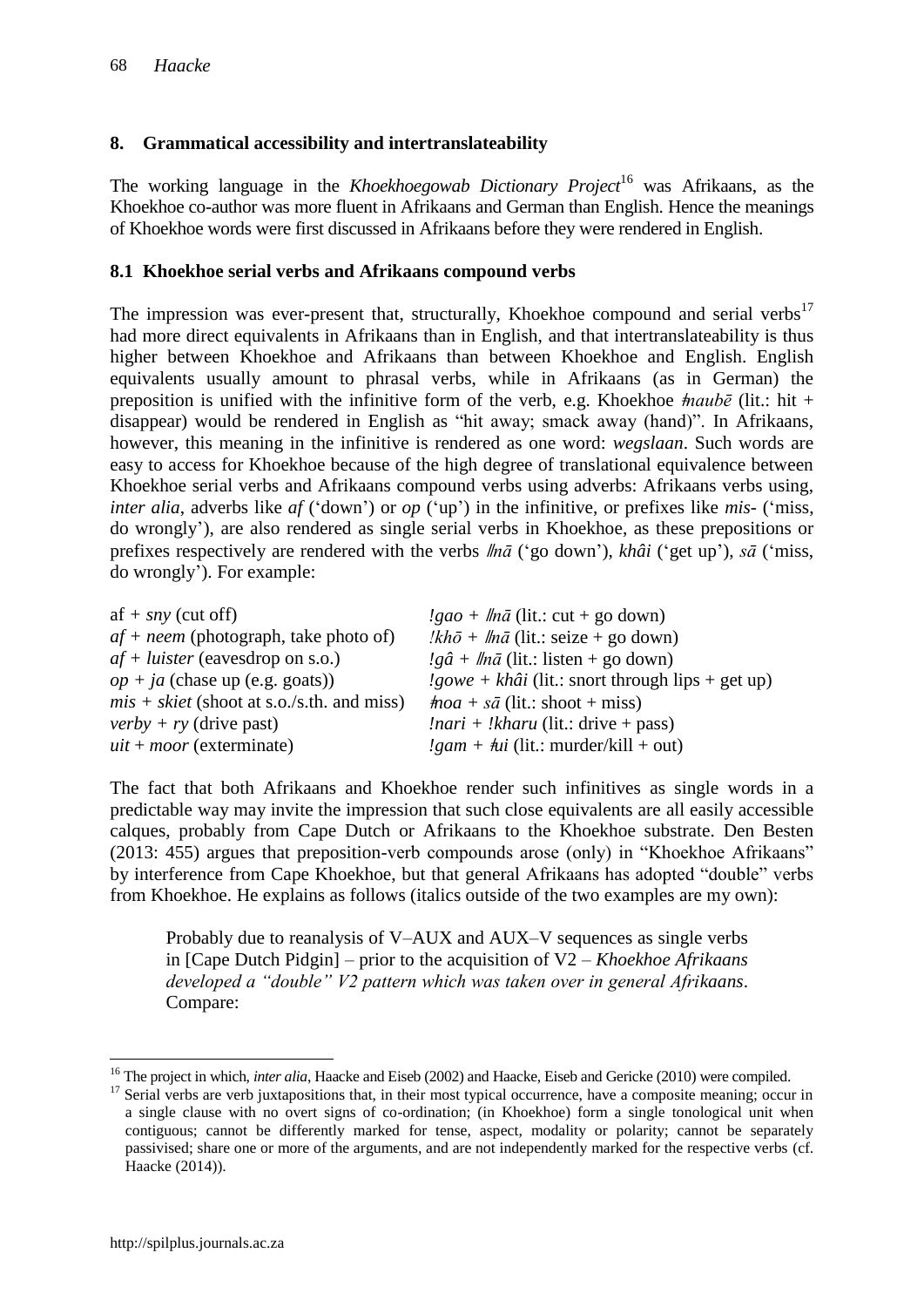(10) *Daar bly staan hy* There remain stand he

Similarly, reanalysis of Dutch particle verbs in [Cape Dutch Pidgin] created preposition  $+$  verb compounds in Khoekhoe Afrikaans, as in (11), which was [sic] not borrowed into other varieties of Afrikaans [...]:

(11) *Aan-ja vir my die skaap* on-drive for me the sheep

Both types of reanalysis may be due to interference from Khoekhoe, where V  $+ V$  and verb  $+$  postposition compounds are quite normal.

Den Besten's argument can be confirmed, as the use of serial verbs and verbs incorporating object-nouns and postpositions are well established in the Khoe family beyond Khoekhoe. Serial verbs are also found in Kalahari Khoe languages like Naro and Gui in Botswana, if not others.<sup>18</sup> While it is difficult to prove, it is plausible that the process of borrowing "doubled" verbs initially went from Khoekhoe to Cape Dutch/Afrikaans during the time that the replication was established in the superstrate language through interference, but that actual calquing from Afrikaans to Khoekhoe became more frequent at a later stage once parallel structures between the languages existed. Thus, for instance, the literal meaning of Khoekhoe ǂ*naubē* ("hit away; smack away (hand)") may have been adopted in Afrikaans *wegslaan*. Conversely, the figurative meaning of, e.g., "down/quaff (a drink)" may have been adopted by Khoekhoe from Afrikaans. Further instances of figurative Khoekhoe calques may be:

| <i>!khō lhā</i> (lit.: seize + go down) | photograph             | afneem |
|-----------------------------------------|------------------------|--------|
| <i>kurukhâi</i> (lit.: build + get up)  | rebuild (e.g. old car) | opbou  |

*Opbou* in the sense of "rebuild, renovate" is not found in the WAT. However, from personal communication with various Afrikaners – including some from South Africa – this word does seem to belong to standard Afrikaans, as these speakers have confirmed that they know the word.

### **8.2 Grammatical replication and relexification**

A common instance of grammatical replication, i.e. where a derivational Afrikaans morpheme is suffixed to a Khoekhoe lexeme, is the use of the superlative adjectival suffix -*ste* (Eng.: -*est*)*.* For example:

| (1) | Kaiste                              | aob ge       |  | nî | aimâ                    |  |  |  |  |  |
|-----|-------------------------------------|--------------|--|----|-------------------------|--|--|--|--|--|
|     | big+SUPERL                          | man DECL FUT |  |    | take lead <sup>19</sup> |  |  |  |  |  |
|     | The biggest man shall take the lead |              |  |    |                         |  |  |  |  |  |

<sup>&</sup>lt;sup>18</sup> Cf. Visser (2010) and Nakagawa (2006, in Haacke (2014)).

<sup>&</sup>lt;sup>19</sup> ADV.SUF.: adverbialising suffix, C: common gender, DECL: declarative sentence type marker, F: feminine, FUT: future, IND: indicative (mood), M: masculine, OBL: oblique (case), PAST.AUX: past auxiliary, PGN: person-gender-number marker, POSS.PRON.: possessive pronoun, PL: plural, PRES.STAT.: present stative, REC.P.: recent past, SG: singular, SUPERL: superlative suffix, STAT: stative aspect, 1/2/3: 1<sup>st</sup>/2<sup>nd</sup>/3<sup>rd</sup> person.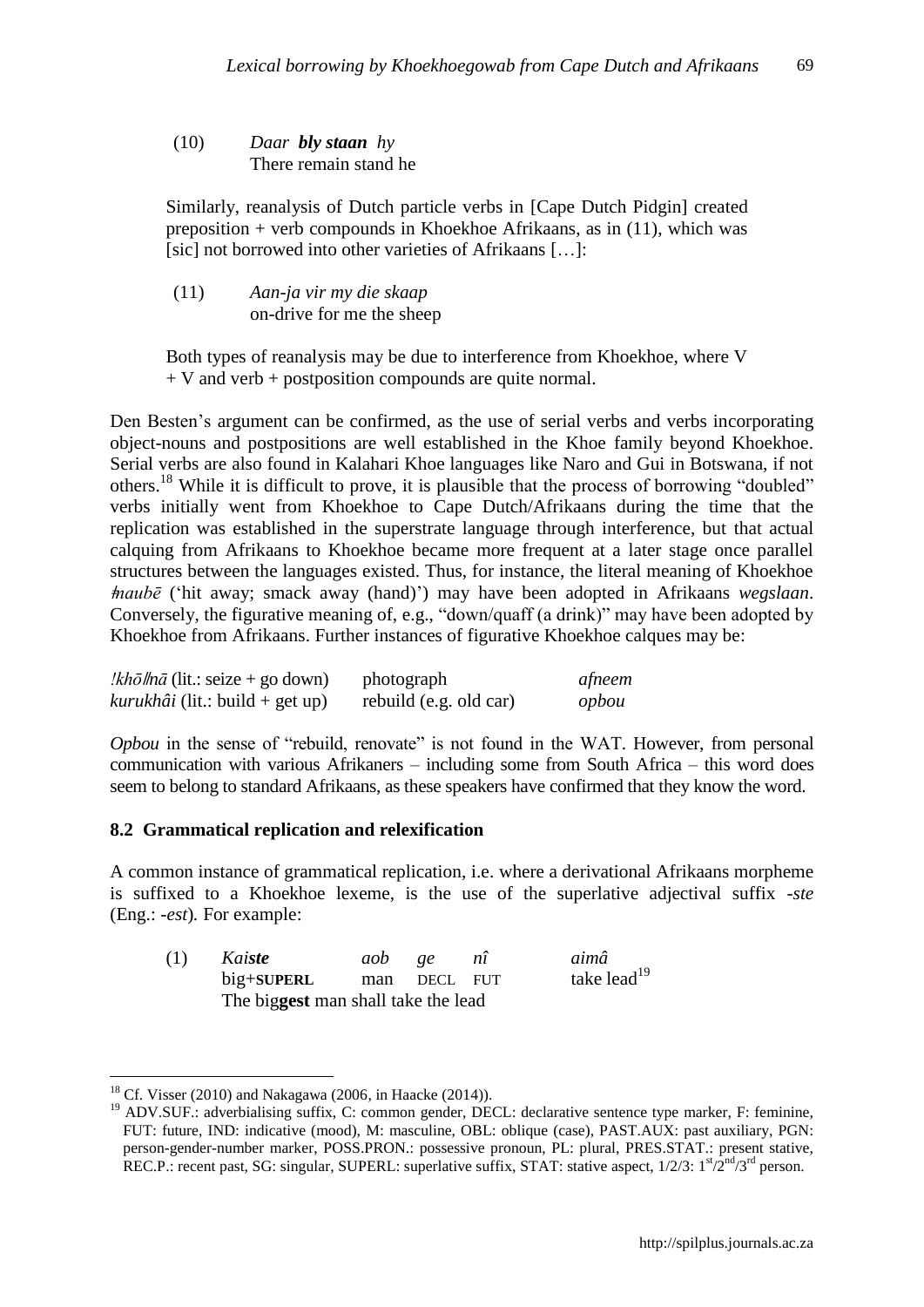Khoekhoe, like many African languages, has no comparative and superlative forms of adjectives or verbs. Instead, periphrastic devices are conventionally used. For example:

(2) *Hoan xa a kai aob ge nî aimâ* all from PRES.STAT. big man ... The man who is big from (the view of) all ...

Speakers of Khoekhoe tend to avoid this relatively cumbersome circumvention by simply appending the Afrikaans superlative suffix -*ste* to the Khoekhoe adjective. However, this kind of replication is not readily used with the Afrikaans comparative -*er*.

While the construction above uses a Khoekhoe lexeme with an Afrikaans grammatical morpheme, the opposite hybridisation also exists in the form of relexification (of Khoekhoe grammar with Afrikaans lexicon): an Afrikaans adverb can be integrated into Khoekhoe syntax and morphology with a Khoekhoe grammatical morpheme, the adverbialising suffix -*se*, in order to avoid a circumvention; cf. *lāt+se* < Afr*. laat* ("late"), *frū+se* < Afr. *vroeg* ("early"):

| (3) |  | Trens ge <b>lātse/frūse</b>    | go     | Sl.    |
|-----|--|--------------------------------|--------|--------|
|     |  | train DECL late/early+ADV.SUF. | REC.P. | arrive |
|     |  | The train arrived late/early   |        |        |

Two Germanic adverbs have been fully integrated into Khoekhoe, although the exact method is not clear as the suffix -*ba* cannot be accounted for with certainty: *tox*(*o*)*ba* (Du./Afr. imploring *tog*, Ger. *doch*) and *noxoba* (Du./Afr. *nog*, Ger. *noch* "more, still"):

| (4) | Hui te re, toxoba!                    | cf. Afr. | Help my tog! | ('Do help me, please!')                             |
|-----|---------------------------------------|----------|--------------|-----------------------------------------------------|
| (5) | <i>Noxoba gu ge nî khī</i> . cf. Afr. |          |              | <i>Hulle sal nog kom.</i> ('They will still come.') |

The origin of the final -*ba* is not clear. It appears to be formed by analogy with adverbials like *tsuxuba* ('at/by night, during the night') and *tsēb tsî tsuxuba* ('by night and day'), which are based on the noun *tsuxu.b* ("night") with the oblique case suffix -*a*.

The Afrikaans auxiliary verb *moet* ("must") has acquired adverbial function in Khoekhoe and is used to convey inevitability, obligation or compulsion. For example:

| (6) |  | Jako, satsa <b>mut</b> hoallae nî       | #ama?                                   |
|-----|--|-----------------------------------------|-----------------------------------------|
|     |  |                                         | Jacob you must always must/FUT show off |
|     |  | Jacob, <i>must</i> you always show off? |                                         |

Khoekhoe has no particular word expressing obligation. The tense marker *nî* is used to render both the future ('shall/will') and obligation ('must').

# **8.3 Honorific address**

In the northern Damara dialects of Khoekhoe, an honorific address for a single person is formed by means of a plural pro-form, especially in the common gender. For example: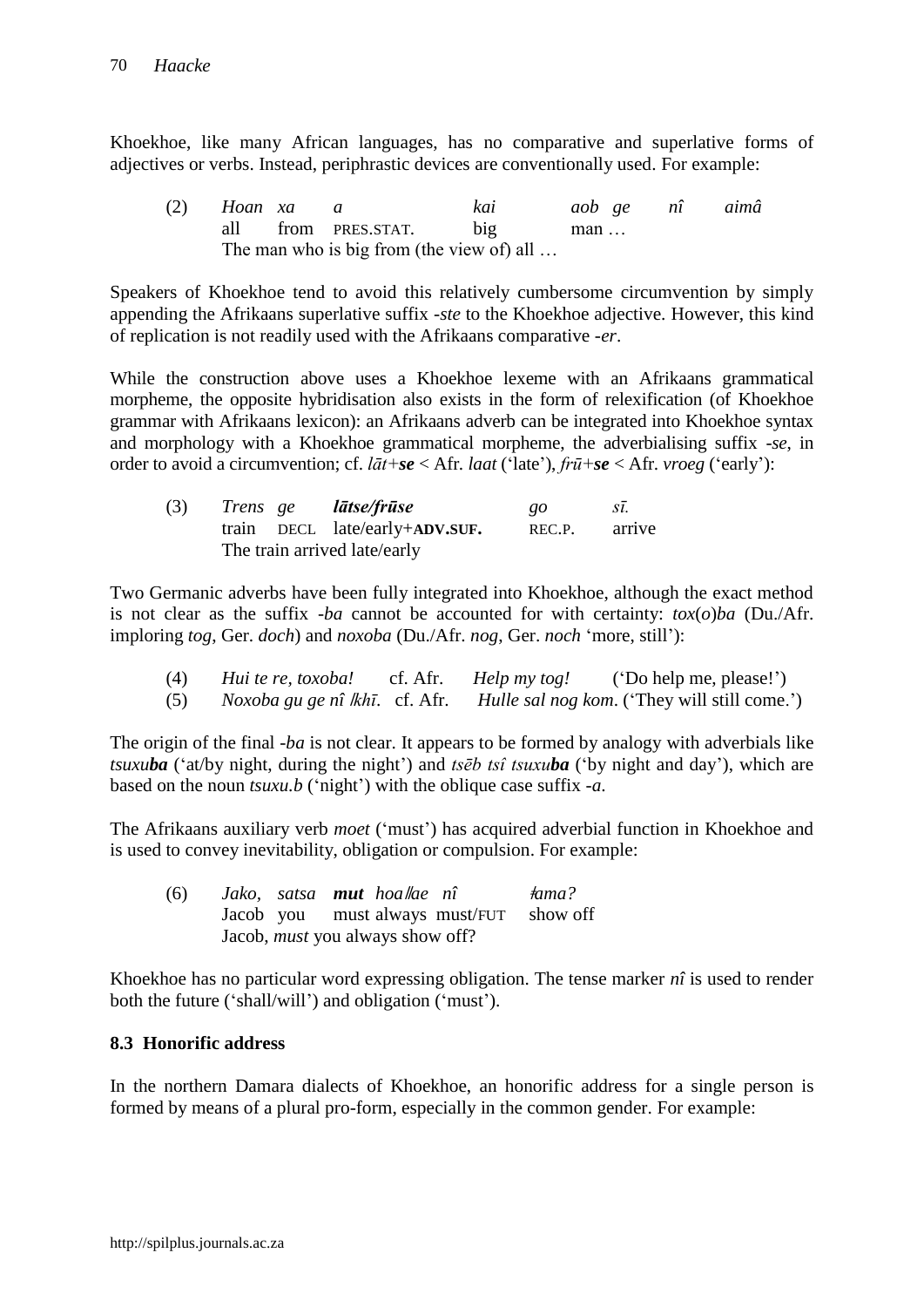| 20, | !Gôahesatse?                                                                   |
|-----|--------------------------------------------------------------------------------|
|     | honourable-one                                                                 |
|     |                                                                                |
|     | get up $\sim 2$ .C.PL. REC.P.<br>Did you (PL.) get up (well), Sir? (honorific) |

(7b) ǂ*Khai~ts go, !Gôahesatse?* get up ~2.**M.SG.** REC.P. honourable-one Did you (SG.) get up (well), Sir?

In the southern dialects of Khoekhoegowab (i.e. Nama and Orlam), the pluralisation of a subjectival pro-form – as used among the Damara – conveys disrespect rather than respect, unless the person is an in-law. The honorific address would refer to the addressee with a proper noun (personal name) or common noun (especially a kinship term). For example:

| (8) | Kaidāba                                | #chai~ $\bm{b}$ | $g_0$ ? |
|-----|----------------------------------------|-----------------|---------|
|     | uncle+3.M.SG+OBL get up $\sim$ 3. M.SG |                 | REC.P.  |
|     | Did Uncle get up (well)?               |                 |         |

This usage is shared with Afrikaans, which likewise uses a nominal in place of a secondperson pro-form, for example:

(9) *Goeie môre, Oom. Het Oom goed geslaap?* good morning Uncle. PAST.AUX. Uncle well sleep+PAST Good morning, Uncle. Did you sleep well?

or

(10) *Pa, het Pa Pa se geld ontvang?* Dad PAST.AUX. Dad Dad POSS.PRON. money receive Dad, did you receive your money?

It is not clear how the use of the (third-person) noun in place of a second-person pronoun originated, and in which language it appeared first. The editorial staff of the WAT could not provide an authoritative answer to this question (pers. comm.).

For the likely origin of the Afrikaans expression *pa-hulle* ('father and associates') in Khoekhoe, see Haacke in Nienaber (1994: 41-43).

### **8.4 Desentential nouns**

 $\overline{a}$ 

In his article entitled *South African Khoekhoe in contact with Dutch/Afrikaans*, den Besten (2013: 455) draws attention to a parallel between Afrikaans and "Khoekhoe Afrikaans" syntax:

Other potential Khoekhoeisms at the phrasal level in [Khoekhoe Afrikaans] are shared with (other varieties of) Afrikaans. Thus, circumlocutions like Afrikaans *hy* / *sy wat Piet* / *Anna is*, in "he/she that Pete/Anne is", in [Khoekhoe Afrikaans], also

<sup>20</sup> For explicatory purposes, the PGN-marker is separated from the preceding morpheme by means of a tilde whenever it is not grammatically part of the preceding word, irrespective of existing orthographic rules.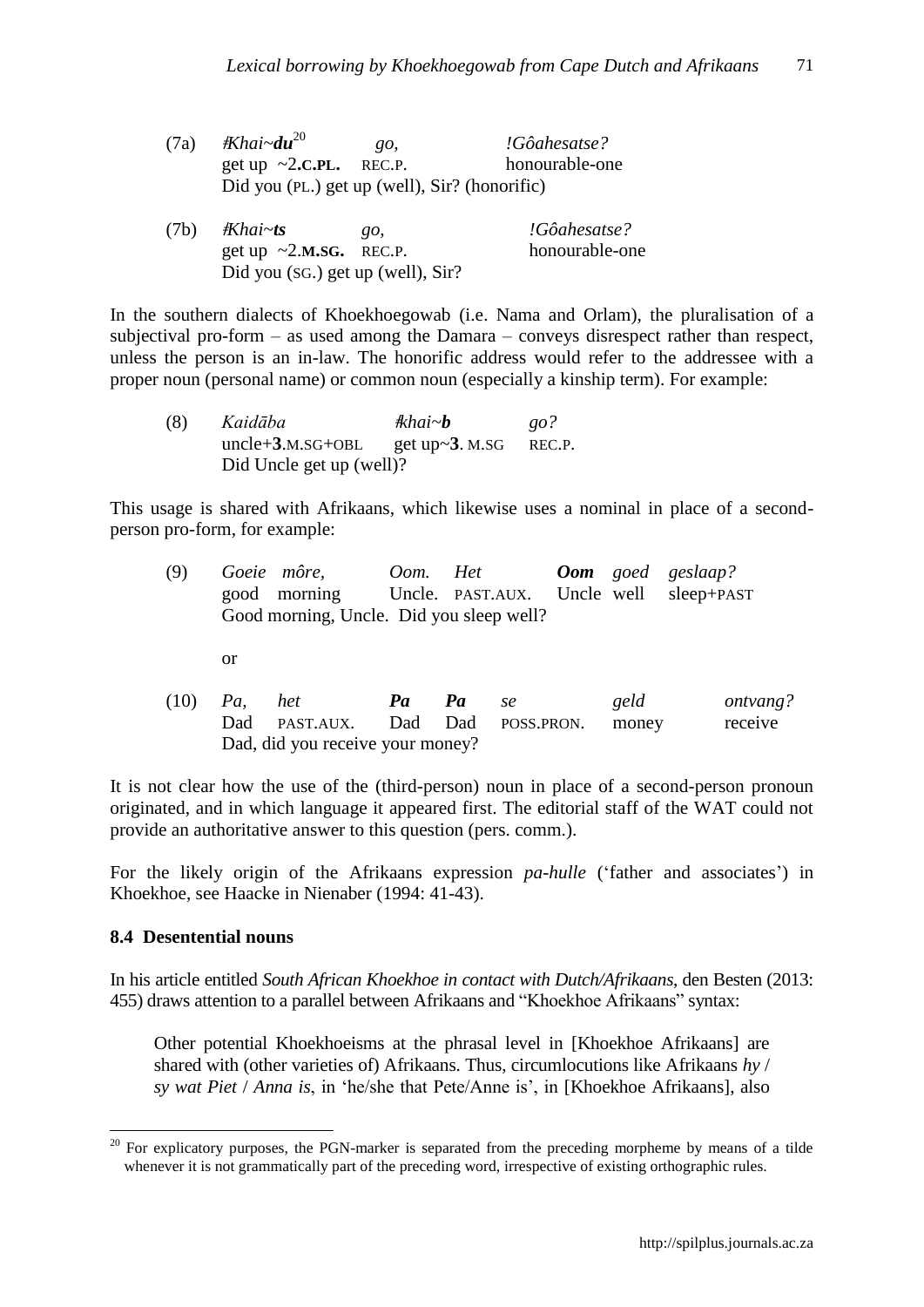*hy wat lou is* "he that lion is", i.e. "the lion" (Rademeyer 1938: 83f.), are reminiscent of the structure of noun phrases in Khoekhoe (e.g. Nama *xam-i* "lion-3SG.M.").

This Afrikaans circumlocution amounts exactly to the underlying clause from which Khoekhoe surface nominals are derived, according to the "desentential hypothesis" advocated by Haacke (for a detailed explication, see Haacke (2006: 107 *et seq.*) and Haacke (2010: 205 *et seq.*)). Briefly, according to this hypothesis, Khoekhoe surface nouns are derived from underlying minimal sentences, i.e. sentences having only one lexeme that serves as verb and hence as predicate head. This verbal (with the stative aspect marker *a*) is advanced into the initial position so as to serve as host for the clitic PGN-marker that serves as subject. After deletion of the stative aspect marker, the surface noun emerges with the canonical form #STEM.PGN#. Thus:

|               |  |  | $(11) *_{s} (ge) a$ Anna > Anna <del>a</del> |                   |  |           |         |  | $(ge) > [Anna.s]_{\text{noun}}$ |
|---------------|--|--|----------------------------------------------|-------------------|--|-----------|---------|--|---------------------------------|
|               |  |  | PGN IND STAT Anne                            |                   |  | Anne STAT | PGN IND |  | Anne+PGN                        |
| (she is Anne) |  |  |                                              | (She who is Anne) |  |           | (Anne)  |  |                                 |

This hypothesis independently accounts for several morphosyntactic features of Khoekhoe that otherwise are awkward to account for, *inter alia*, the fact that Khoekhoe has (surface) nouns in the first and second person*.* For example:

|  |                       | $(12)$ * <b>ta</b> $(ge)$ a Anna > Anna <del>a</del> |                 | ta ta |         | $(ge) > [Anna.ta]_{\text{noun}}$ |
|--|-----------------------|------------------------------------------------------|-----------------|-------|---------|----------------------------------|
|  |                       | PGN IND STAT Anne                                    | Anne STAT       |       | PGN IND | Anne PGN                         |
|  | $(I \text{ am Anne})$ |                                                      | (I who am Anne) |       |         | (I, Anne)                        |

Thus, Khoekhoe may be the source of this Afrikaans circumlocution (emphatic *sy / ek wat Anna is*), a situation which in turn would serve as additional evidence for the validity of the desentential hypothesis.

# **9. Conclusion**

While, no doubt, a substrate language (Khoekhoe) is liable to borrow more loans from a superstrate language (Dutch, Afrikaans), one should not lose sight of the influence of Khoekhoe on Cape Dutch and early Afrikaans (cf., *inter alia*, Ponelis (1993) on the close interaction of the societies). A number of Khoe words that are no longer known in Khoekhoe today seem to have been perpetuated in Afrikaans, e.g. *boegoe* ("aromatic herb"), *kierie* ("club"), *koedoe* ("kudu"), *kwagga* ("quagga"), *oorbietjie*, *oribi* ("oribi") or *trassie* ('hermaphrodite') – cf. Nienaber (1963) for extensive attempts to reconstruct etymologies.

The following Khoe loans in Afrikaans are some common instances where the etymology is beyond doubt:

| <i>dagga</i> (cannabis)                                                      | $\langle$ (Cape) Khoe <i>dāxa.b</i> (lit.: <i>dā</i> (win, outdo) + -xa<br>$(\text{adj. suffix: inclined to }))$  |
|------------------------------------------------------------------------------|-------------------------------------------------------------------------------------------------------------------|
| <i>gabba</i> (hold a vessel to be filled)                                    | $\langle$ Khoekhoe <i>xawa</i> (receive (food) in cupped<br>hands/container; extend cupped hands (to beg))        |
| <i>gogga</i> (insect, creepy-crawly)<br><i>graatjie, ghartjie</i> (suricate) | $\langle$ Khoekhoe <i>xoxo</i> .- <i>i</i> (insect, creepy-crawly)<br>$\langle$ Khoekhoe <i>xara.b</i> (suricate) |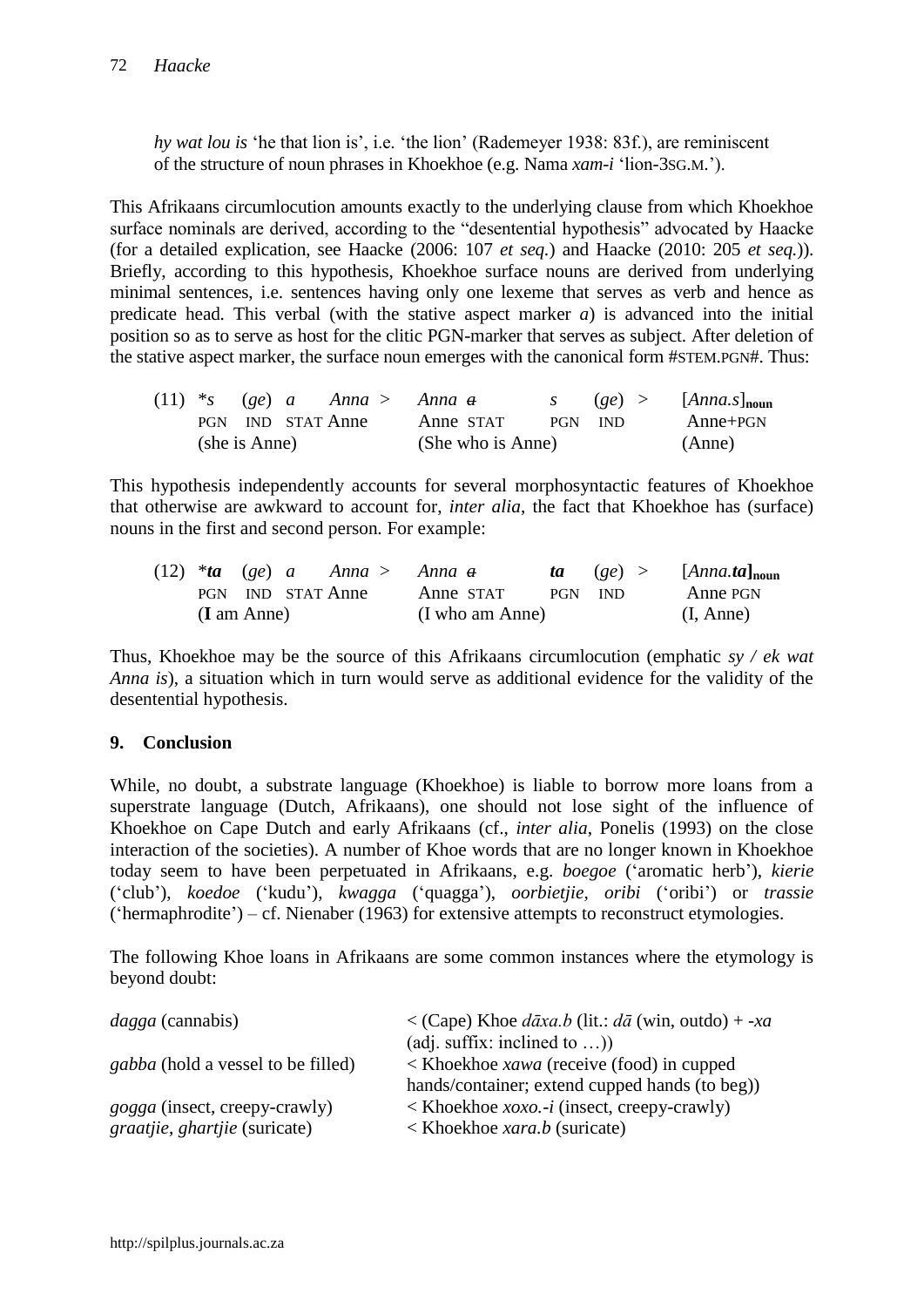| narra (Acanthosicyos horrida, nara | < Khoekhoe !nara.s (Acanthosicyos horrida)                     |
|------------------------------------|----------------------------------------------------------------|
| melon)                             |                                                                |
| <i>tsamma</i> (tsama melon)        | $\langle$ Khoekhoe <i>tsama.s</i> ( <i>Citrullus lanatus</i> ) |

For centuries, Cape Dutch and Afrikaans have been the superstrate languages to which the speakers of Khoekhoegowab have aspired. It remains to be seen what influence the relegation of Afrikaans in Namibia to the status of "local language" will have on the future trend of lexical borrowing by Khoekhoe from Afrikaans.

### **References**

Barnard, A. 1992. *Hunters and herders of Southern Africa.* Cambridge: Cambridge University Press.

Den Besten, H. 2013. South African Khoekhoe in contact with Dutch/Afrikaans. In R. Vossen (Ed.) *The Khoesan languages.* London/New York: Routledge. pp. 449-456.

Greenberg, J. 1963. *The languages of Africa.* Bloomington: Indiana University.

Haacke, W.H.G. 2006. Syntactic focus marking in Khoekhoe (Nama/Damara). *ZAS Papers in Linguistics* 46: 105-127.

Haacke, W.H.G. 2010. Naro syntax from the perspective of the desentential hypothesis: The minimal sentence. In M. Brenzinger and C. König (Eds.) *Khoisan languages and linguistics: Proceedings of the 1st International Symposium January 4-8, 2003, Riezlern/Kleinwalsertal.* Vol. 24. Cologne: Rüdiger Köppe Verlag. pp. 201-230.

Haacke, W.H.G. 2011. *Nama* als Sprachbenennung in der Koloniallinguistik Deutsch-Südwestafrikas: zwischen Endonym and Exonym. In T. Stolz, C. Vossmann and B. Dewein (Eds.) *Kolonialzeitliche Sprachforschung: Die Beschreibung afrikanischer und ozeanischer Sprachen zur Zeit der deutschen Kolonialherrschaft.* Berlin: Akademie. pp. 139-160.

Haacke, W.H.G. 2014. The occurrence of verb serialisation in Khoe languages: Convergence or divergence? In T. Güldemann and A.-M. Fehn (Eds.) *Beyond "Khoisan": Historical relations in the Kalahari Basin*. Amsterdam/Philadelphia: Benjamins. pp. 125-151.

Haacke, W.H.G. and E. Eiseb. 2002. *A Khoekhoegowab dictionary with an English-Khoekhoegowab index.* Windhoek: Gamsberg-Macmillan*.*

Haacke, W.H.G., E. Eiseb and C. Gericke. 2010. *Khoehoegowab-Afrikaans Afrikaans-Khoekhoegowab glossarium/Mîdi saogub.* Windhoek: Macmillan.

Heine, B. and T. Kuteva. 2005. *Language contact and grammatical change.* Cambridge: Cambridge University Press.

Hoernlé, A.W. 1925. The social organization of the Nama Hottentots of Southwest Africa. *American Anthropologist* 27(1): 1-24.